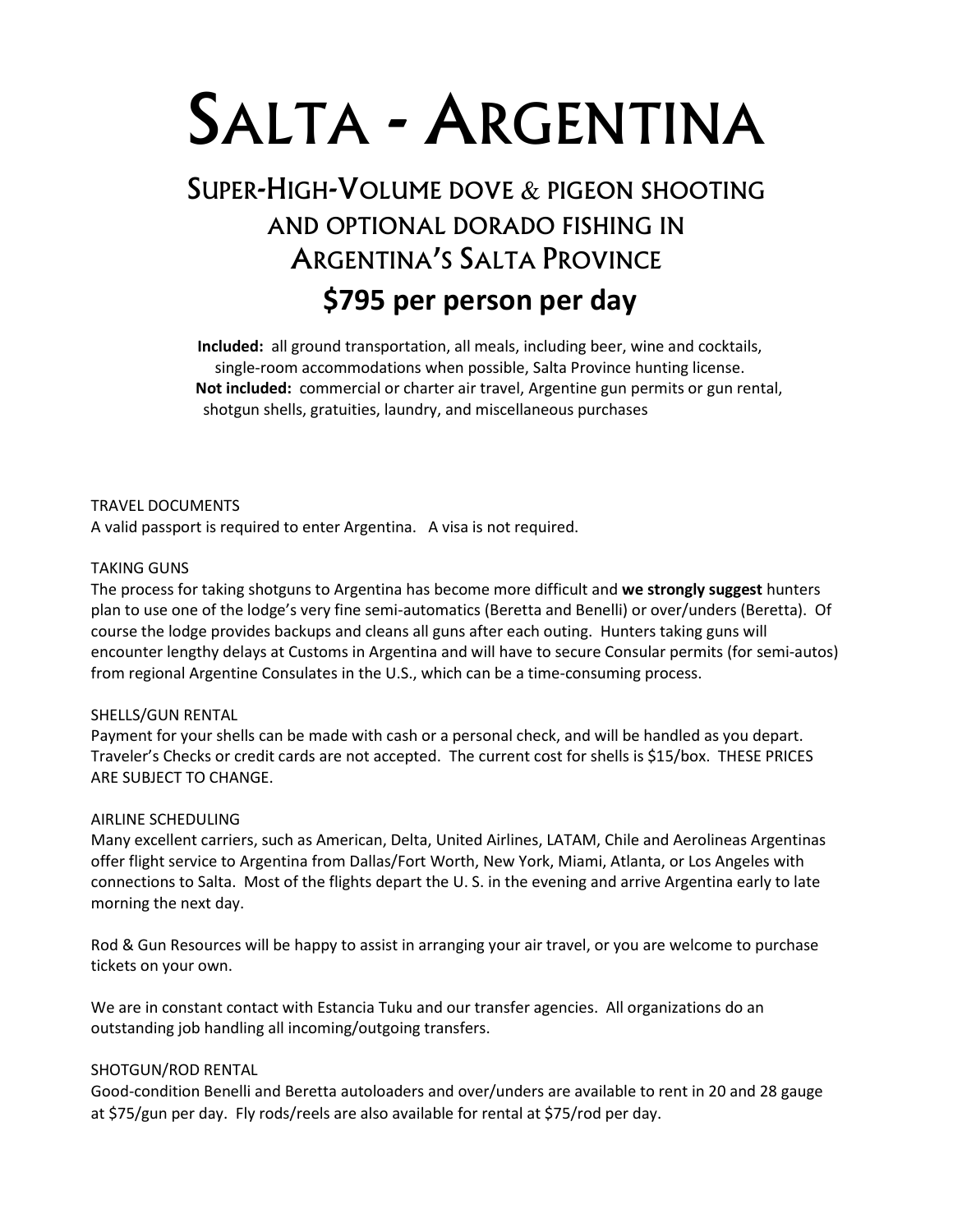# SHOOTING LIMITS

Bag limits in most provinces of Argentina are very liberal, and on some species that are considered "plagues" there are no limits. The dove shooting in Salta is in this category, and consequently, there are no limits. Hunters generally shoot from 1,000 to 3,000 rounds a day, sometimes more, depending on conditions and personal inclination. Pigeon hunters are limited to 200 pigeons per day.

# CATCH AND RELEASE

In the spirit of sportsmanship and preserving our world-class fishing, we encourage catch and release on all species.

# MEDICAL EVACUATION/TRIP CANCELLATION INSURANCE

From minor medical issues to life-threatening situations, Global Rescue's critical services have been there when they were needed most. Outdoorsmen have trusted Global Rescue's medical and security travel services since 2004. Global Rescue memberships start at \$119 and feature the following benefits:

- Medical evacuation services to your home country hospital of choice
- Field Rescue services from the point of injury or illness
- 24/7 access to board-certified physicians, clinicians and specialists from the Johns Hopkins Emergency Medicine
- Division of Special Operations

Additionally, Global Rescue and IMG have created one of the industry's most complete travel insurance products, integrating Global Rescue's advisory and evacuation services with the financial protection of a comprehensive travel insurance program. Signature Travel Insurance guarantees that a trip is covered no matter what happens, and features the following highlights:

- CANCEL-FOR-ANY-REASON BENEFIT
- Trip cancellation insured up to \$100,000
- Up to \$2,500 for lost luggage/baggage delay
- \$100,000 emergency medical/dental coverage

Rod & Gun Resources recommends a Global Rescue Membership with Signature Travel Insurance for your next trip. Visit [http://www.globalrescue.com/rodandgun/o](http://www.globalrescue.com/rodandgun/)r call 617-549-4200 for more information.

# **GRATUITIES**

Gratuities for hotel and field staff are not included in the hunt cost, and we suggest \$65-\$70 per day per shooter in cash as a general guideline. This will be distributed by the outfitters to luggage handlers, pick-up boys, and lodge staff. Camouflage caps, shirts, or other shooting-related items are also appreciated by younger bird boys as an extra tip. A pair of anglers should tip \$50 total per day to their fishing guide. All tips can be paid at the end of the trip.

If you spend some time in Buenos Aires or Salta City, the standard restaurant tip is 10 to 15%.

# TIME

When we are on Daylight Savings Time here in the U.S., Argentina is Eastern Time plus one hour (it's later in Argentina). The remainder of the year they are Eastern Time plus two hours.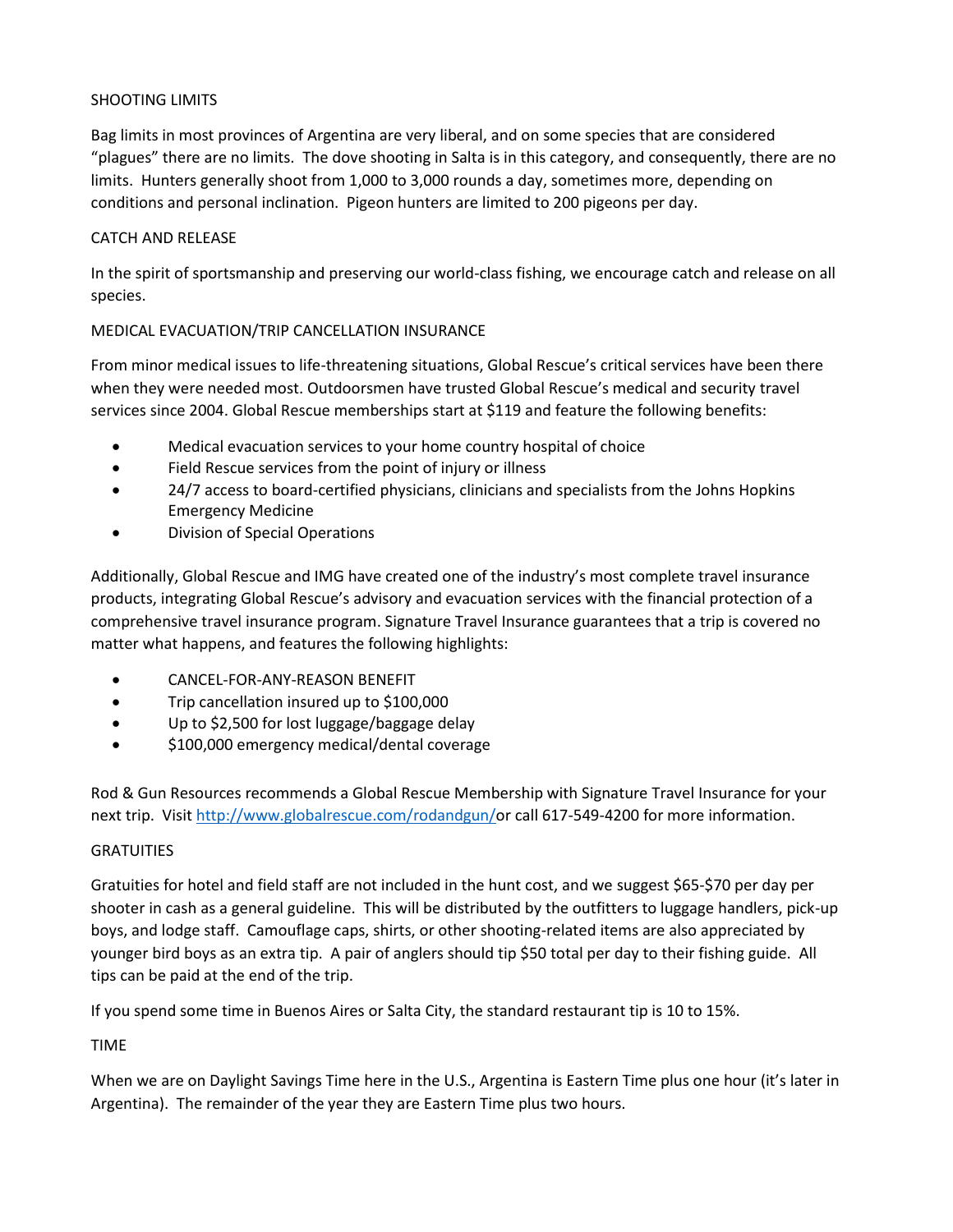# LANGUAGE

Spanish is the national language, although English is spoken in most shops and restaurants.

# ELECTRIC CURRENT

220 volts; a standard converter and European adapter for two-pronged plugs should work fine.

# SEASONS/CLIMATE/CLOTHING

Dove hunting is excellent year-round in Salta Province. Pigeons are best in the cooler months of late-May through August. Golden dorado fishing is best April/May and September through November. During the colder months, lows will be 35° to 50°. Highs run 50° to 80°. During the warmer months, lows will be 50° to 60°and highs will be 80° to 90°. Generally, Salta has a mild climate.

For doves and pigeons, use dark green/brown or camo clothes with a corresponding hat. Ankle-height shoes or boots are perfectly adequate. Pants are better than shorts due to the occasional irritation from gnats or no-see-ums. Always take a raincoat to the field. Recommended fishing clothes are listed below. Evening wear will be very informal—whatever is most comfortable.

### OTHER ITEMS TO INCLUDE

\_\_Shooting safety glasses, yellow for dark days, dark for sunny days

\_\_Thin, soft leather shooting gloves or adhesive tape to protect hands and fingers while loading

\_\_Shell bag or vest

\_\_Ear plugs for protection while shooting

\_\_Shoulder pad recoil reduction device (optional)

\_\_Camera with extra battery

\_\_Small container of bug repellant

\_\_Light raincoat (brown, green, camo, etc.)

\_\_Small backpack or field bag

\_\_Copy of passport—packed separately

\_\_Multi-tool or pocketknife

\_\_Reading glasses and reading material

\_\_Toiletry items

\_\_Prescription drugs

\_\_Zip-lock bag or case to protect camera

\_\_Lip balm

\_\_Travel alarm clock and small flashlight

\_\_Garbage bags for dirty laundry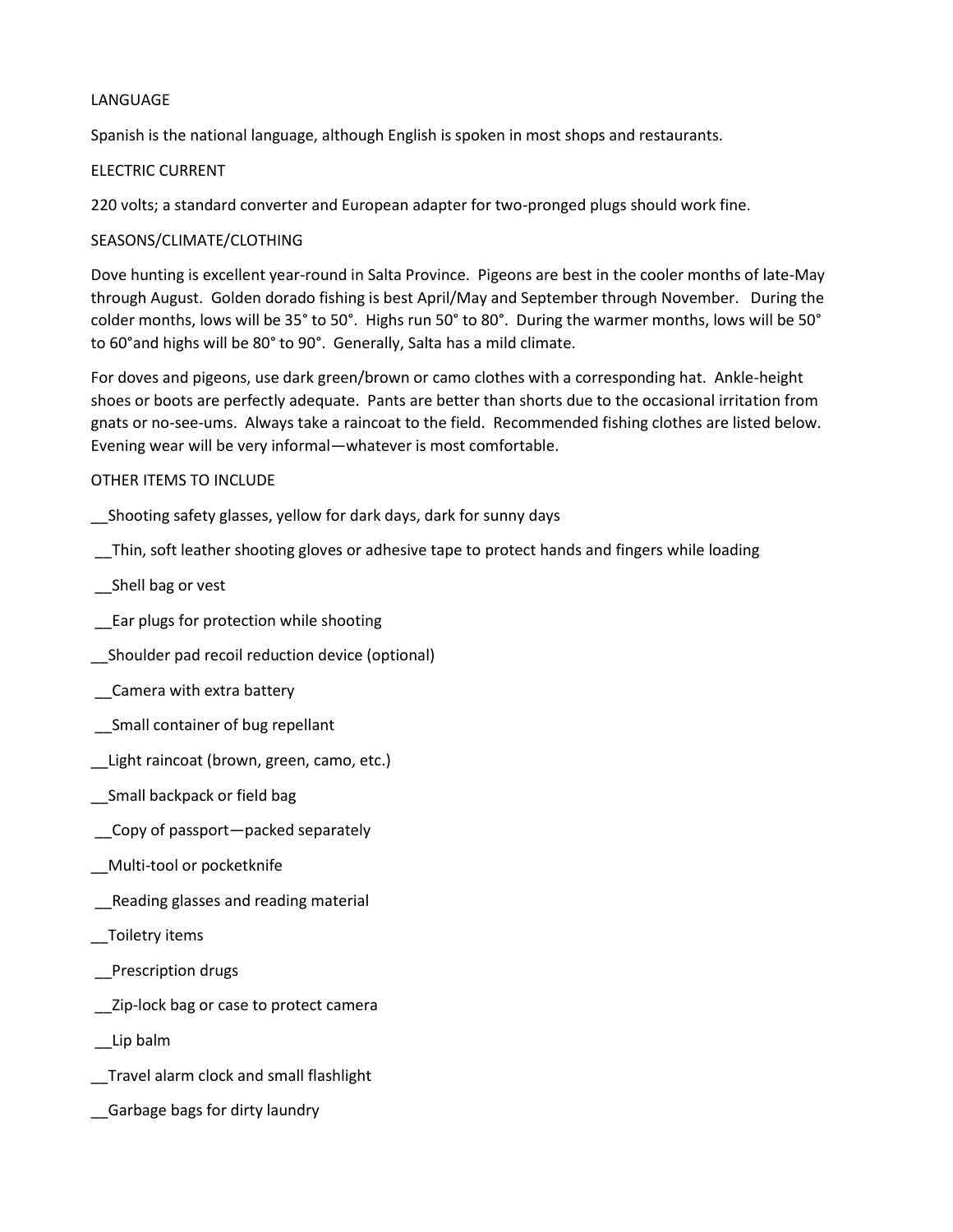#### \_\_Sunscreen

# ADDITIONAL ITEMS FOR DORADO FISHING

Dorado fishing at Chacu Lodge is done by wadefishing smaller rivers. Chacu has excellent fly rods and reels available for rent. Anglers will need to bring flies and these additional items:

- \_\_ Several cotton or microfiber long-sleeved shirts
- \_\_ Several pairs of shorts (weather permitting)
- \_\_ A pair(s) of nylon/microfiber pants for fishing/wading.
- \_\_ Wading boots
- \_\_ Fishing hat
- \_\_ Fishing pack or bag
- \_\_ Amber polarized fishing glasses
- \_\_Fishing gloves (optional)
- 15-30 lb. range of tippet material
- \_\_Plastic-coated 30 lb. steel tippet material (Tyger Wire)
- \_\_Fishing pliers
- \_\_Hook sharpener
- \_\_Fly vest or fanny pack
- FLY FISHING TACKLE
- \_\_ 6- to 9-weight fly rod(s) in 9' to 10' length
- \_\_ Reel for 6- to 8-weight rod
- \_\_ Floating fly line for 6- to 8-weight rods
- \_\_ Sink tip line for 6- to 8-weight rods

FLIES Large muddler/deceiver flies #1 to #3/0 in color combinations of yellow, orange, black, red, and blue with lots of flash and some with white underbellies. All flies should be three to five inches in length.

Flies can be ordered from Feather-Craft Fly Fishin[g www.feather-craft.com](http://www.feather-craft.com/) (800) 659-1707. Please order well in advance of your departure.